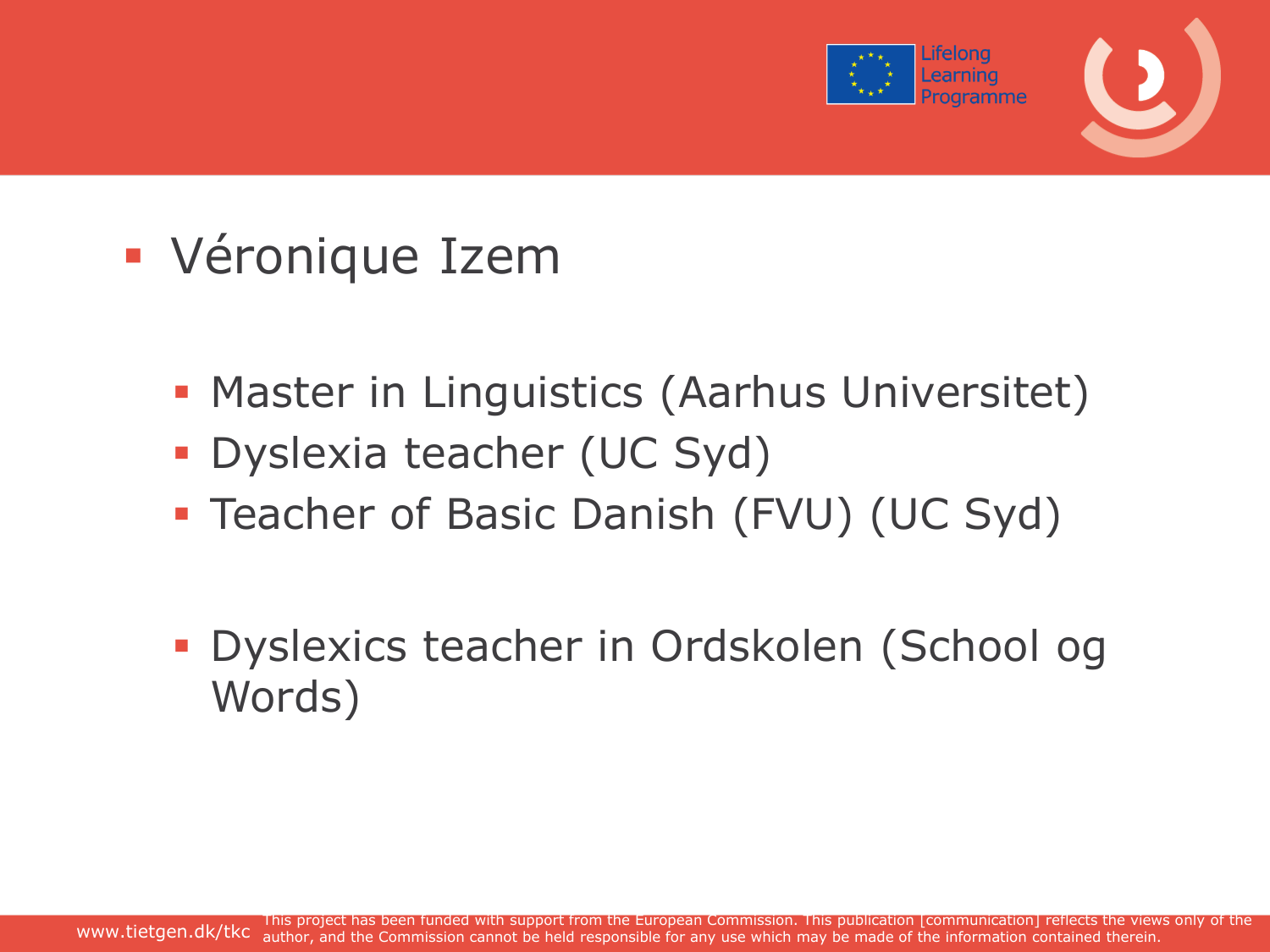

# Teaching bilingual dyslexics

Dyslexia in a Bilingual Context

Véronique Izem veronique.izem@gmail.com

March 2014

are views only of the duthor, and This project has been funded with support from the European Commission. This publication [communication] reflects the views only of the author, and the Commission cannot be held responsible for any use which may be made of the

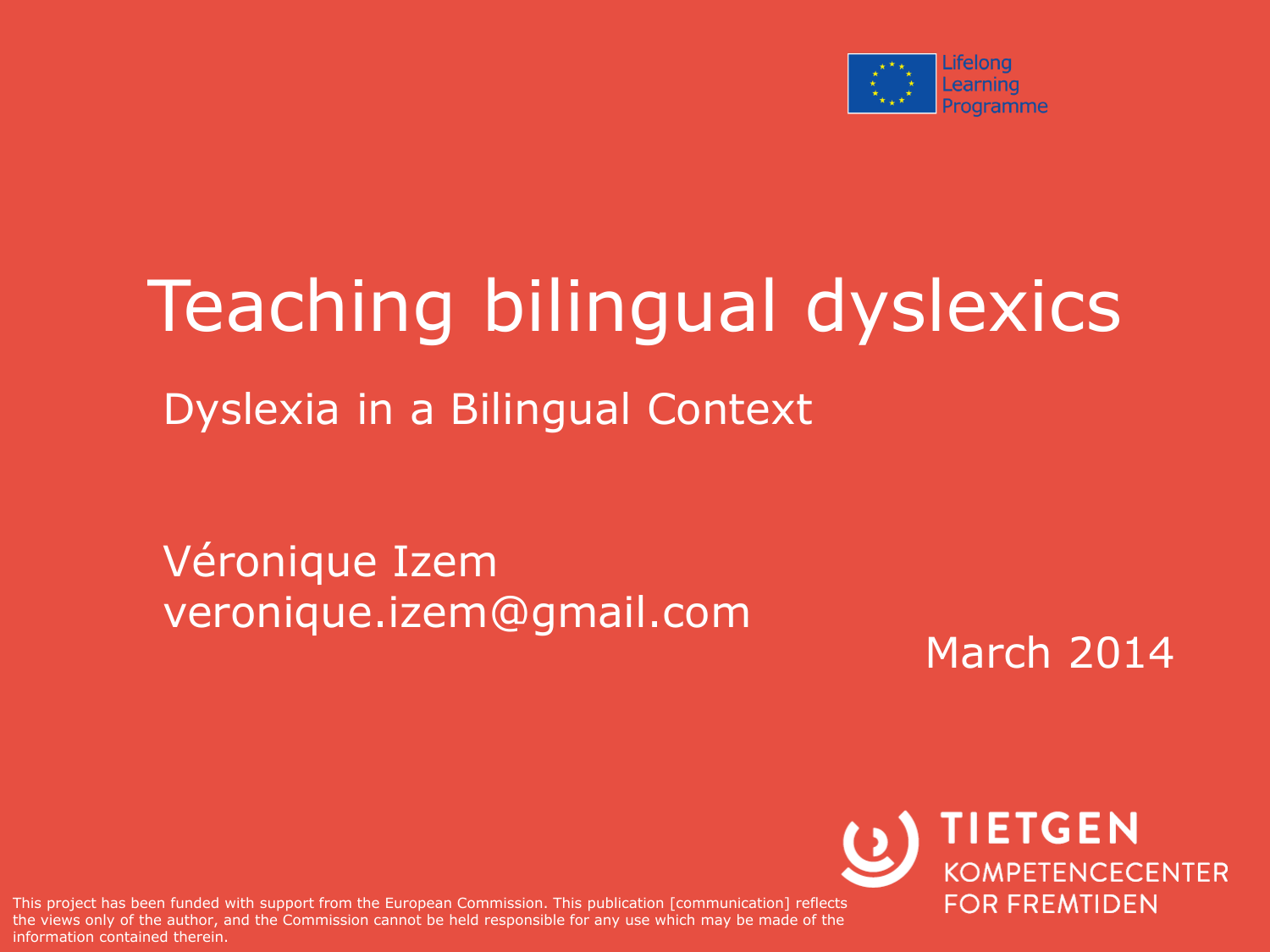



- **The classroom**
- **Before start**
- **Teaching strategies**
- **Teaching elements** 
	- **Phonological awareness**
	- **Multisensory structured language teaching**
	- **Vocabulary**
- **References**
- **Best practice**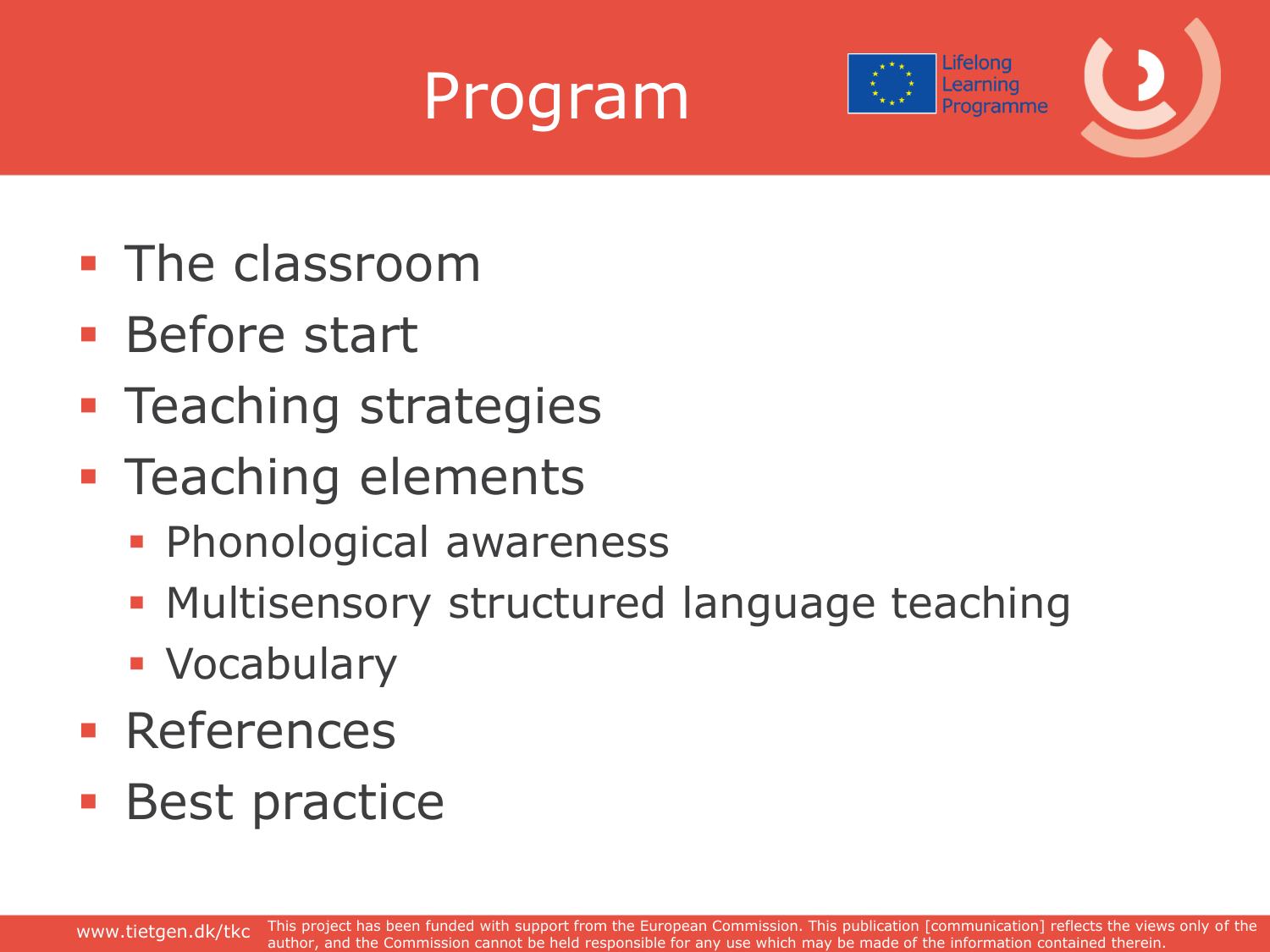



- **Max 6 students per classroom / teacher**
- Computer
- IPad
- IT-tools (reading pen, portable scanner, software, apps etc.)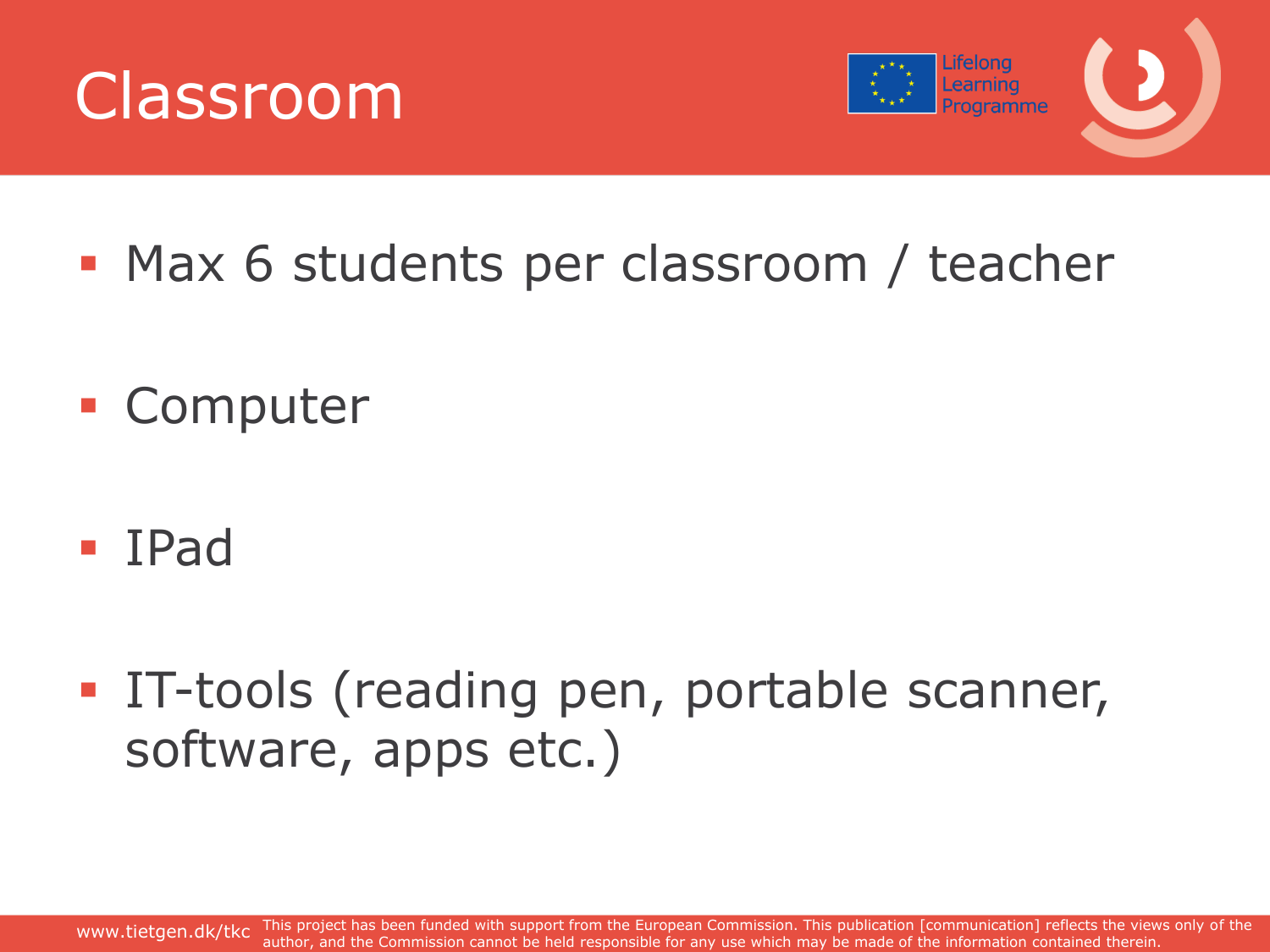



#### **Test**

- **Analysis**
- **Individual curriculum**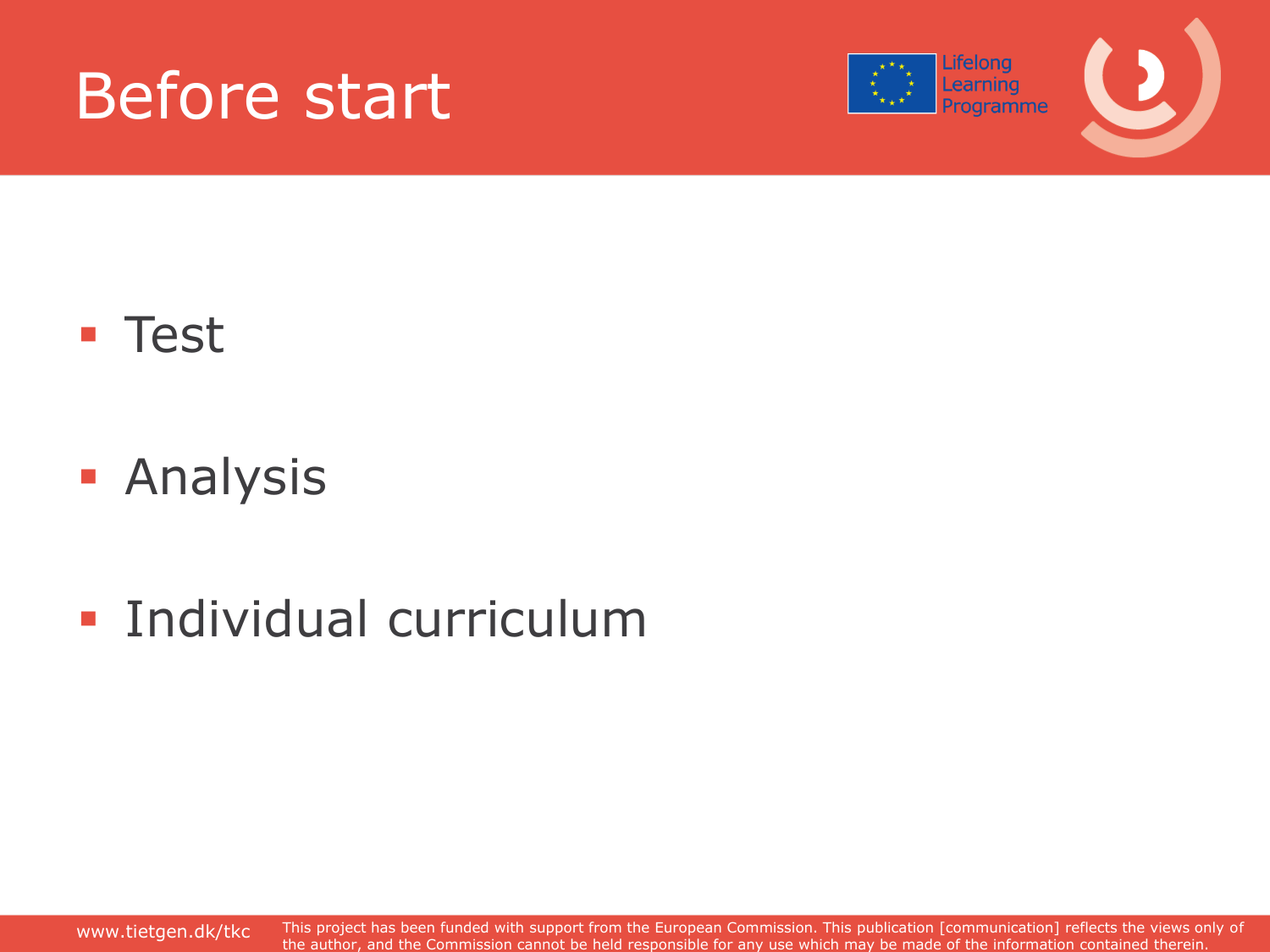### Introduction



- $\blacksquare$  E17 digital library
- CD ord a computer-aided *reading and writing* program
- **Intro to IT-tools e.g. smartphone, Iphone, programs,** apps etc.
- **Motivation coach and study counsellor**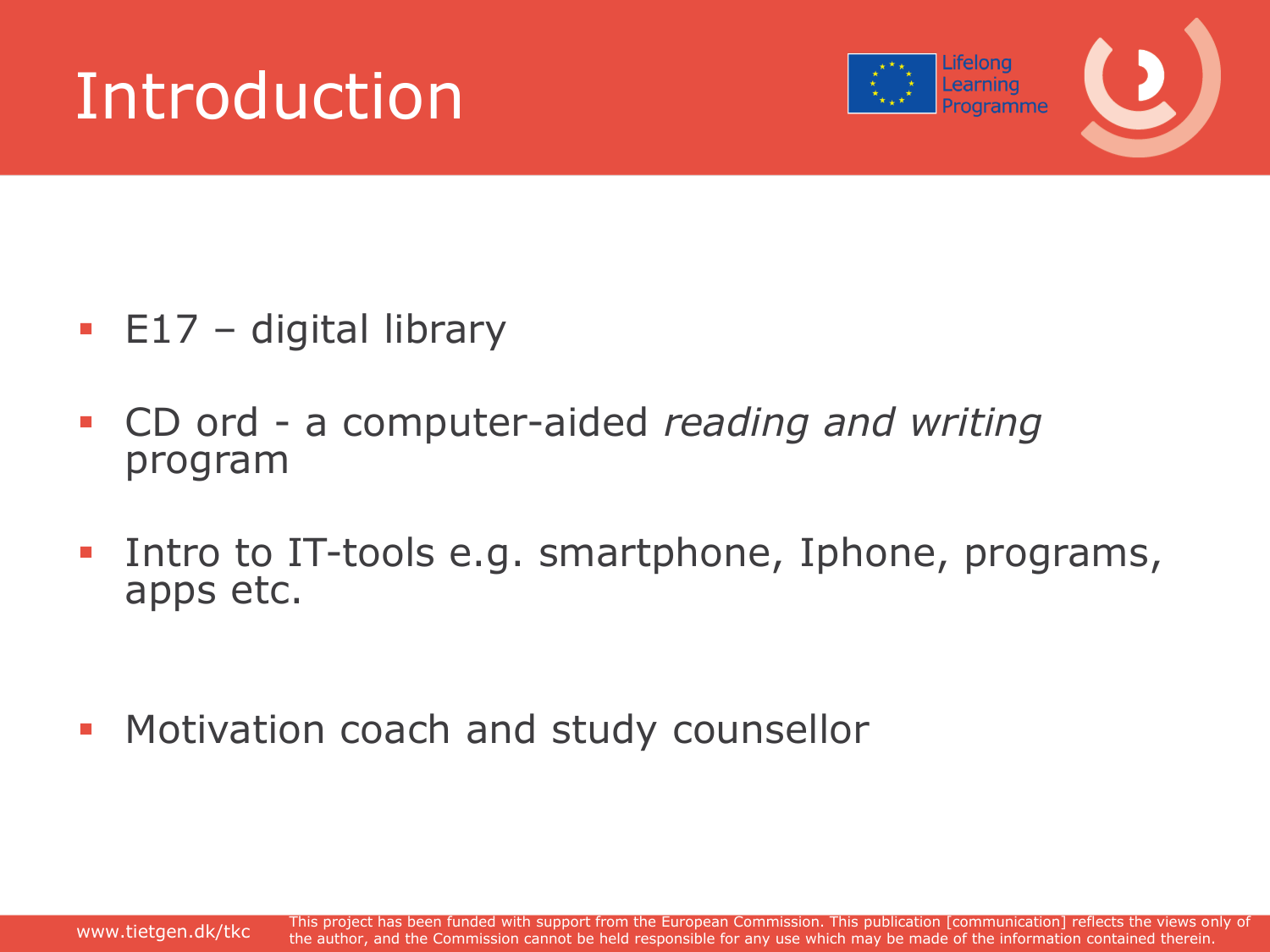

- Metacognition Learn to learn...
- Direct instruction Tell an show....
- Overlearning Automatization…
- **Scaffolding Becoming more and more** independent….

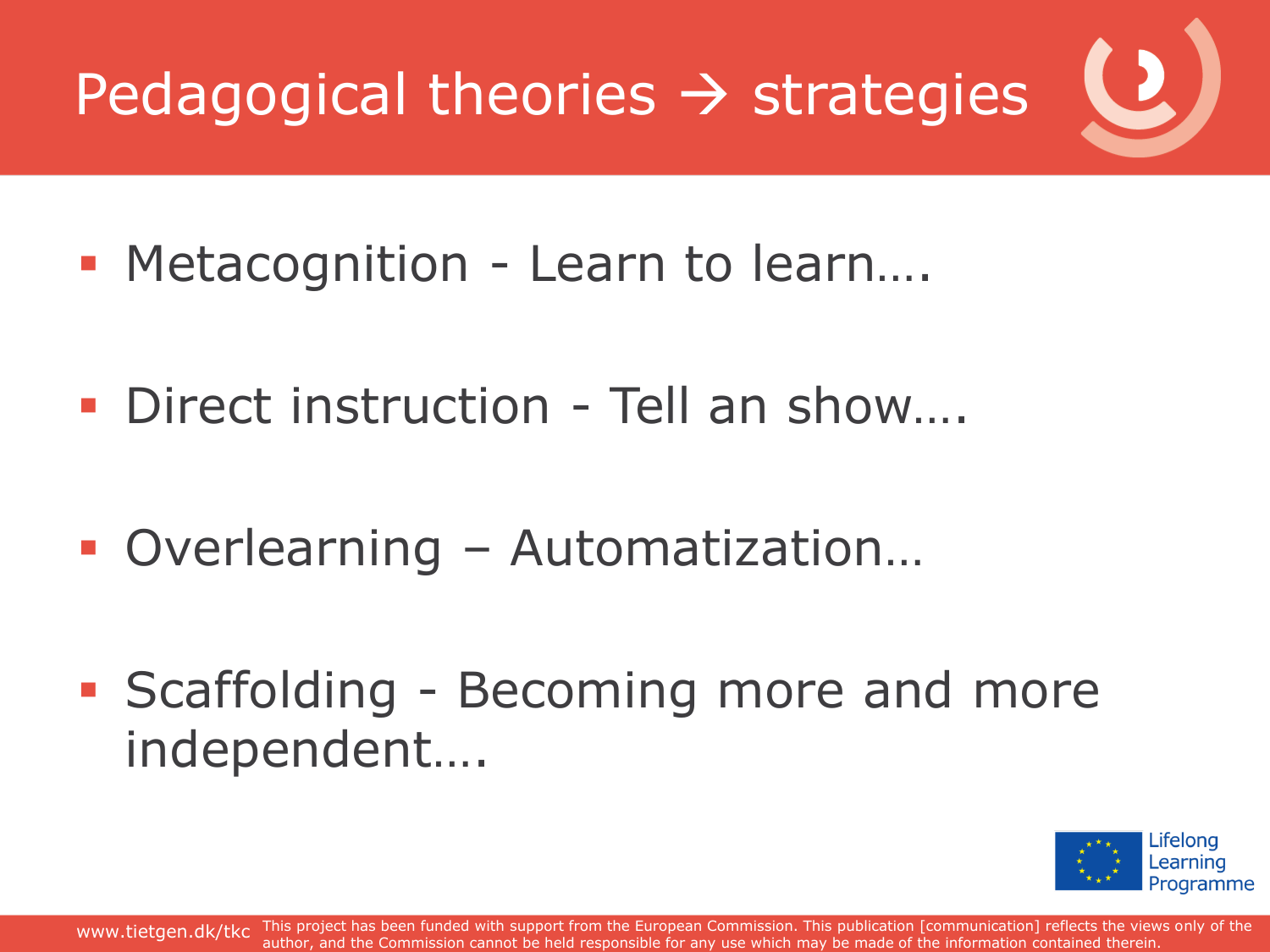# General teaching elements

- **Phonological awareness**
- Decoding reading
- **Reading comprehension**
- **Spelling proficiencies**
- **Writing proficiencies**
- **Example 1 Communication of read and written texts**
- **IT-tools**
- **Education and job counselling**



www.tietgen.dk/tkc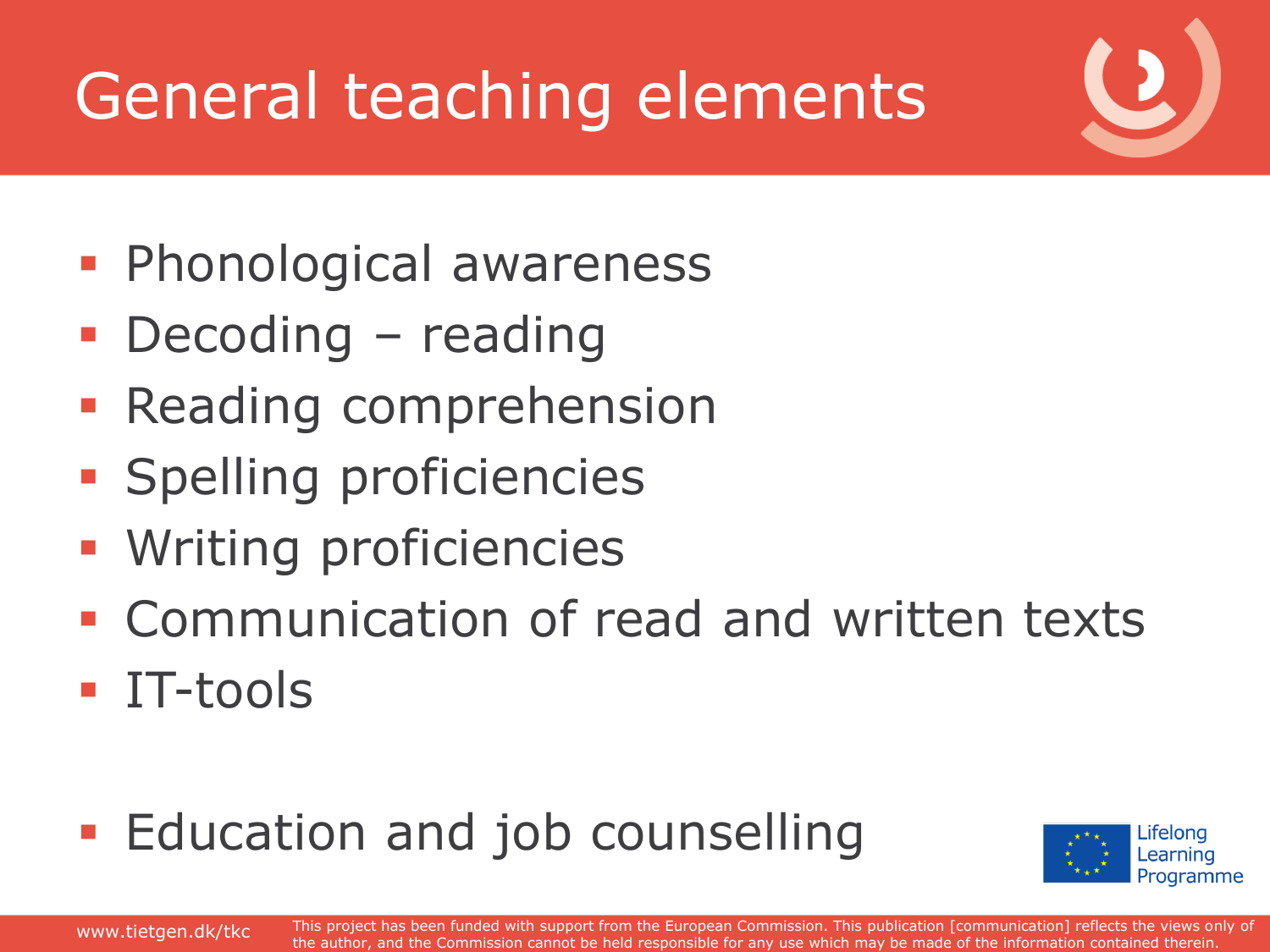### Bilingual dyslexics' specific needs

- **Phonological awareness pronunciation**
- **Decoding – reading**
- **Reading comprehension / Vocabulary**
- **Spelling proficiencies**
- Writing proficiencies
- **Communication of read and written texts**
- **IT tools**
- **Education and job counselling**

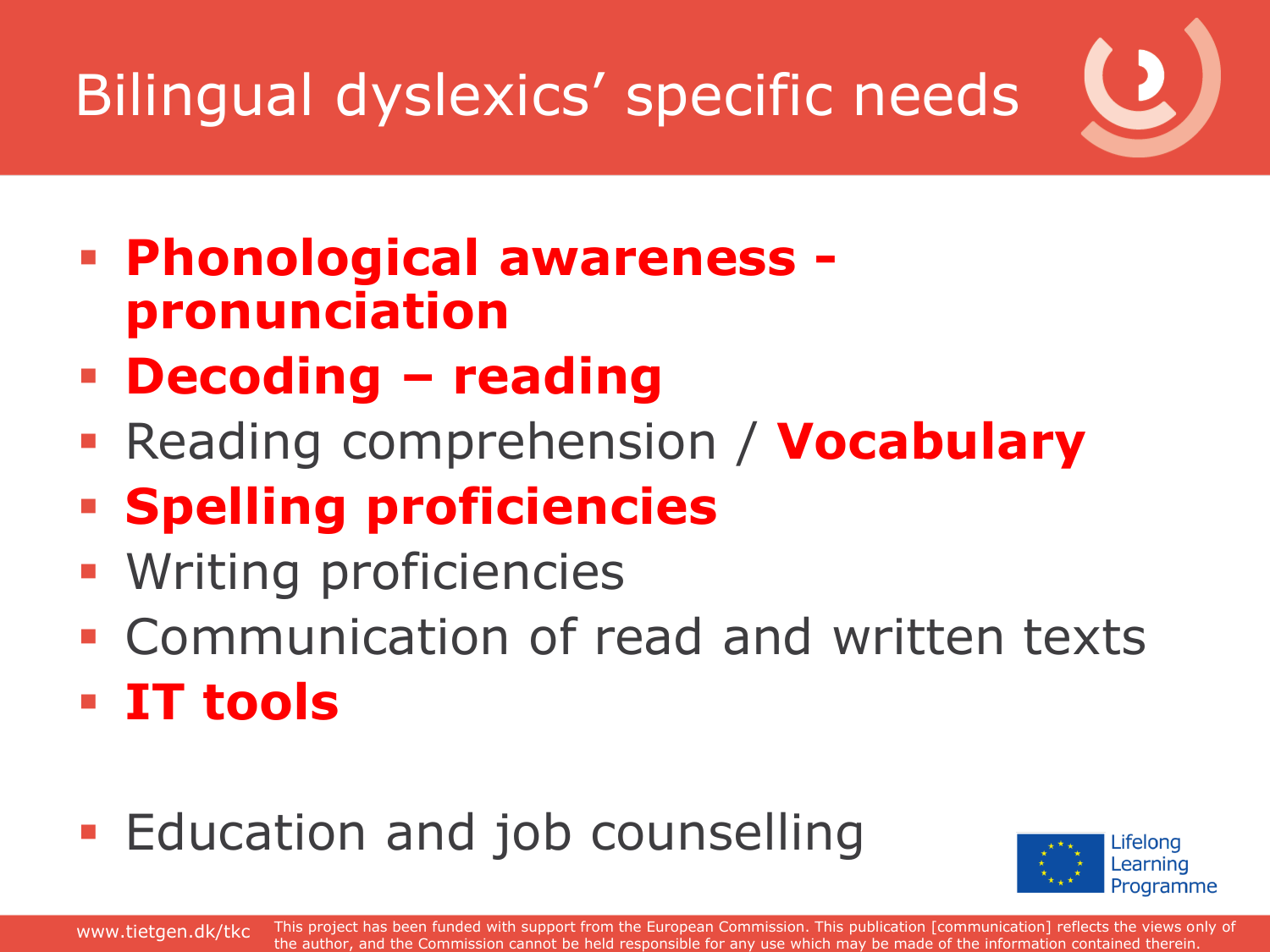Phonological awareness



- Case study: Anissa "Anonymous"
- "Anonym"
- **Try to pronounce the word "anonym"**
- **Difficulties pronouncing /y/**
- **Last sound in "anonym"**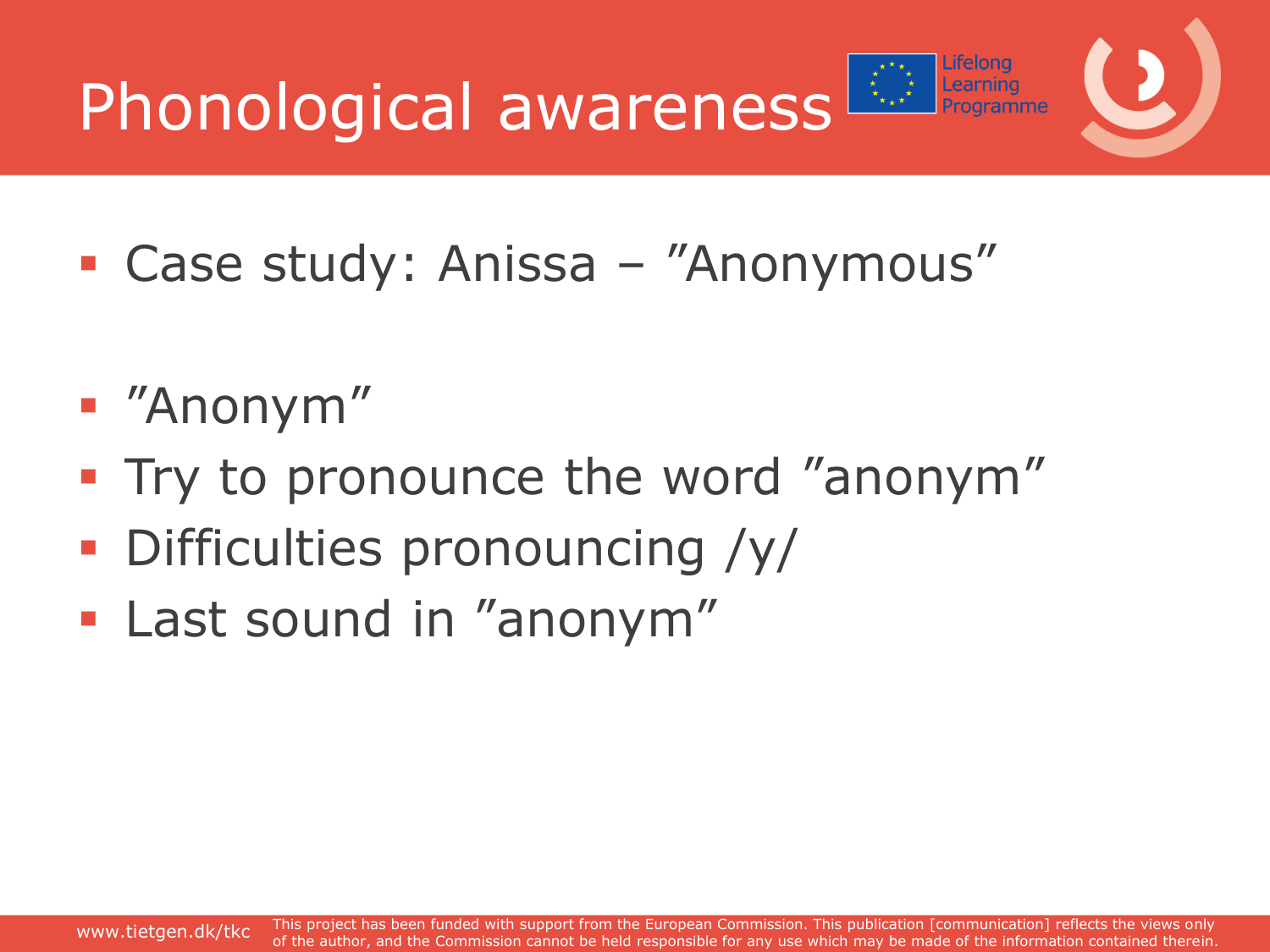## Phonology/ CD ord



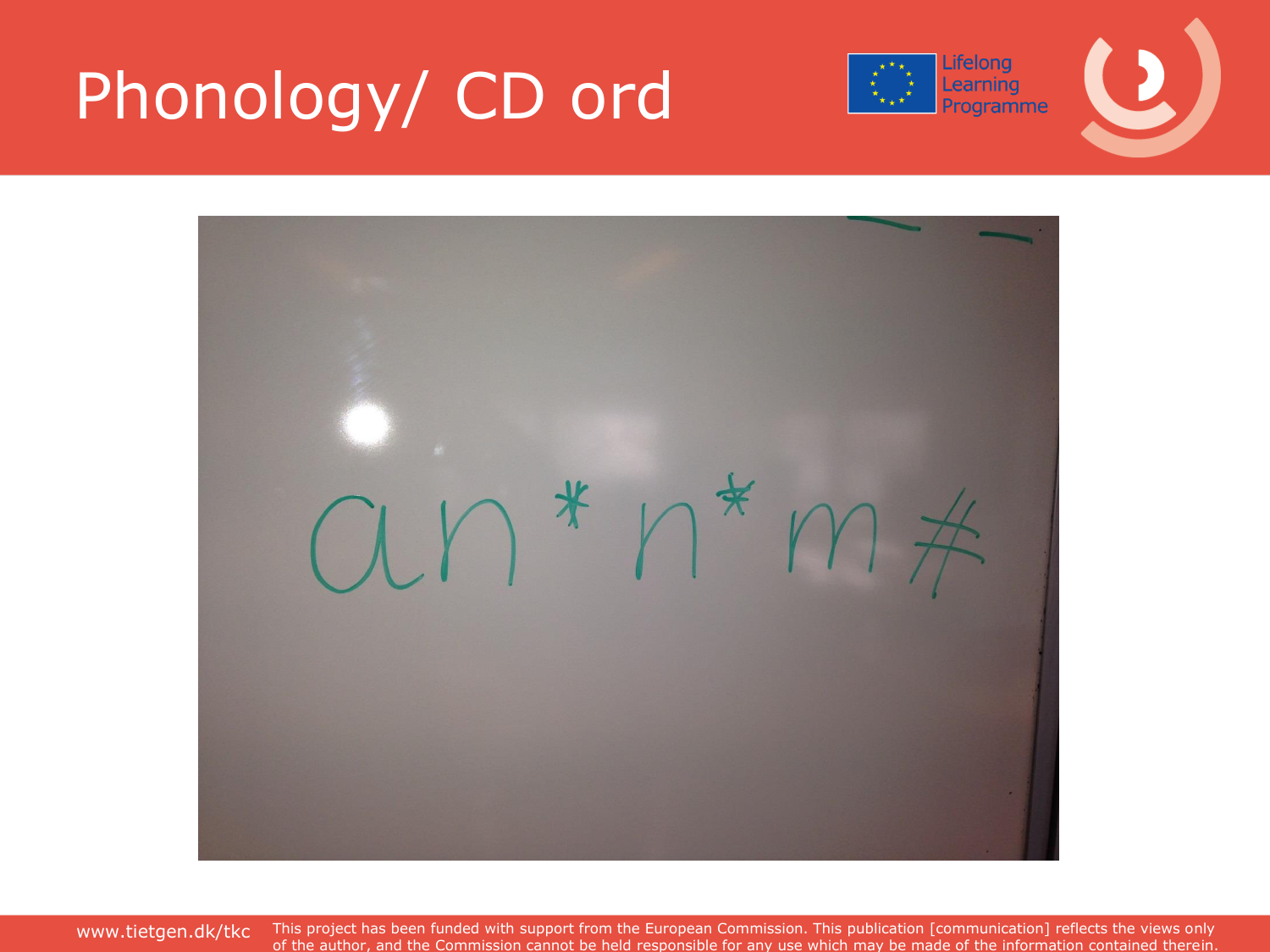## Multisensory structured language teaching



- **Inspired by Malin Holmberg's English material** HELP (2008)
- **Based on the multisensory teaching method** recommended by the International Dyslexia Association(2009) and the National Reading Panel (2000).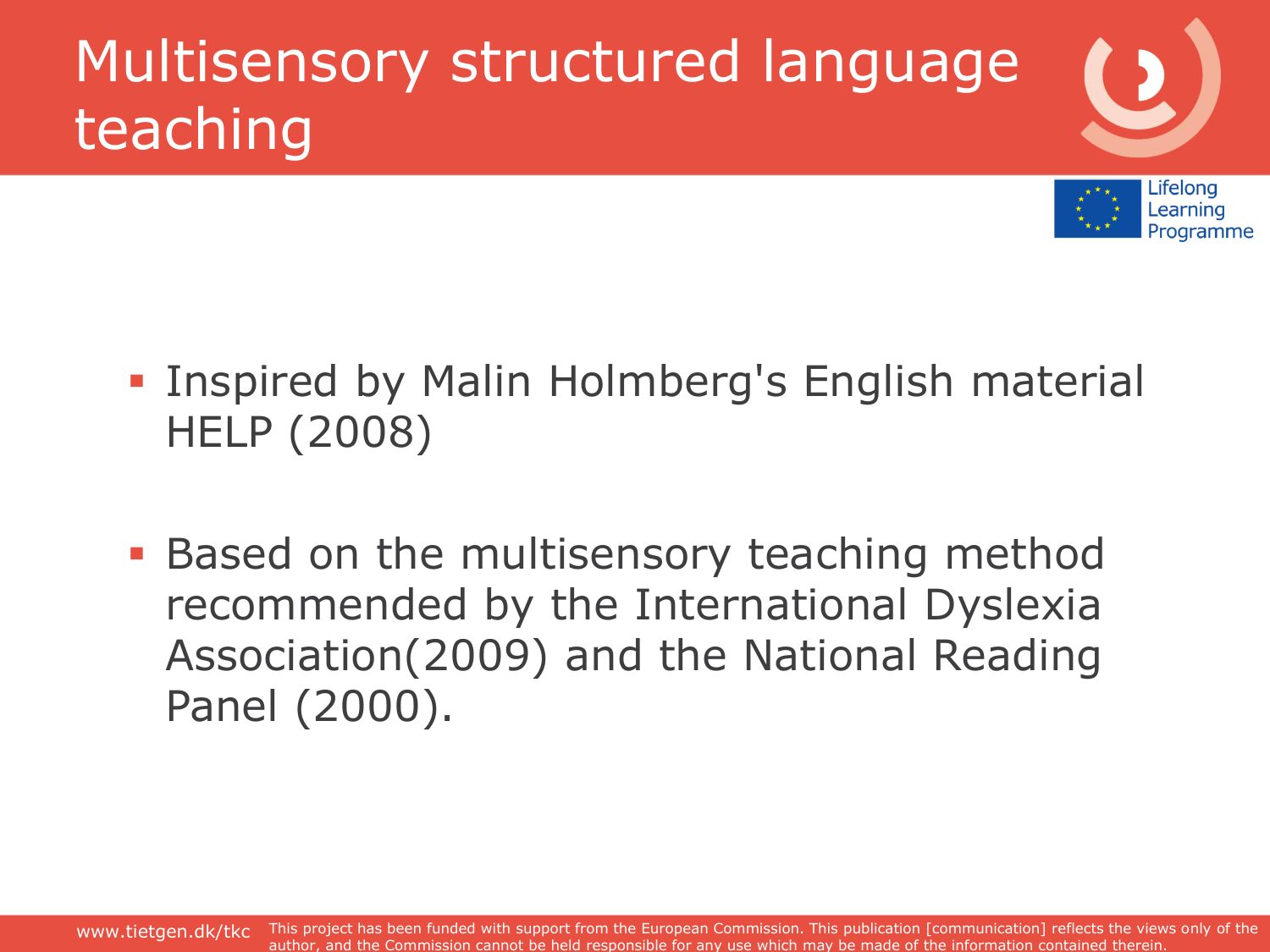



- **To train the basic principles of reading and** spelling
	- **Alphabet knowledge**
	- **Phonological awareness**
	- **Specialist in sound principles**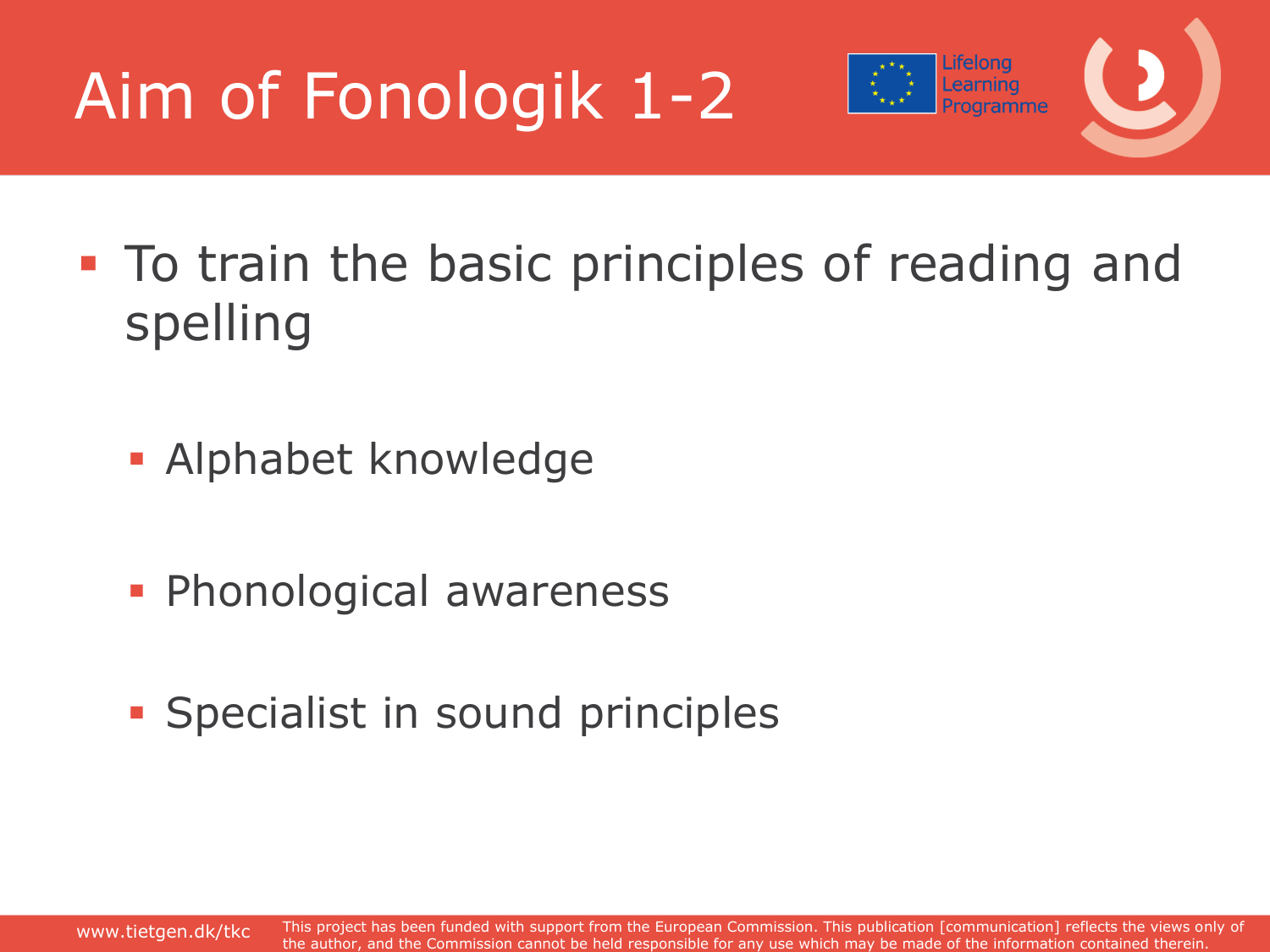



- **Standard pronunciation of the consonant** and vowels.
- **Syllabication rules**
- **Tapping technique**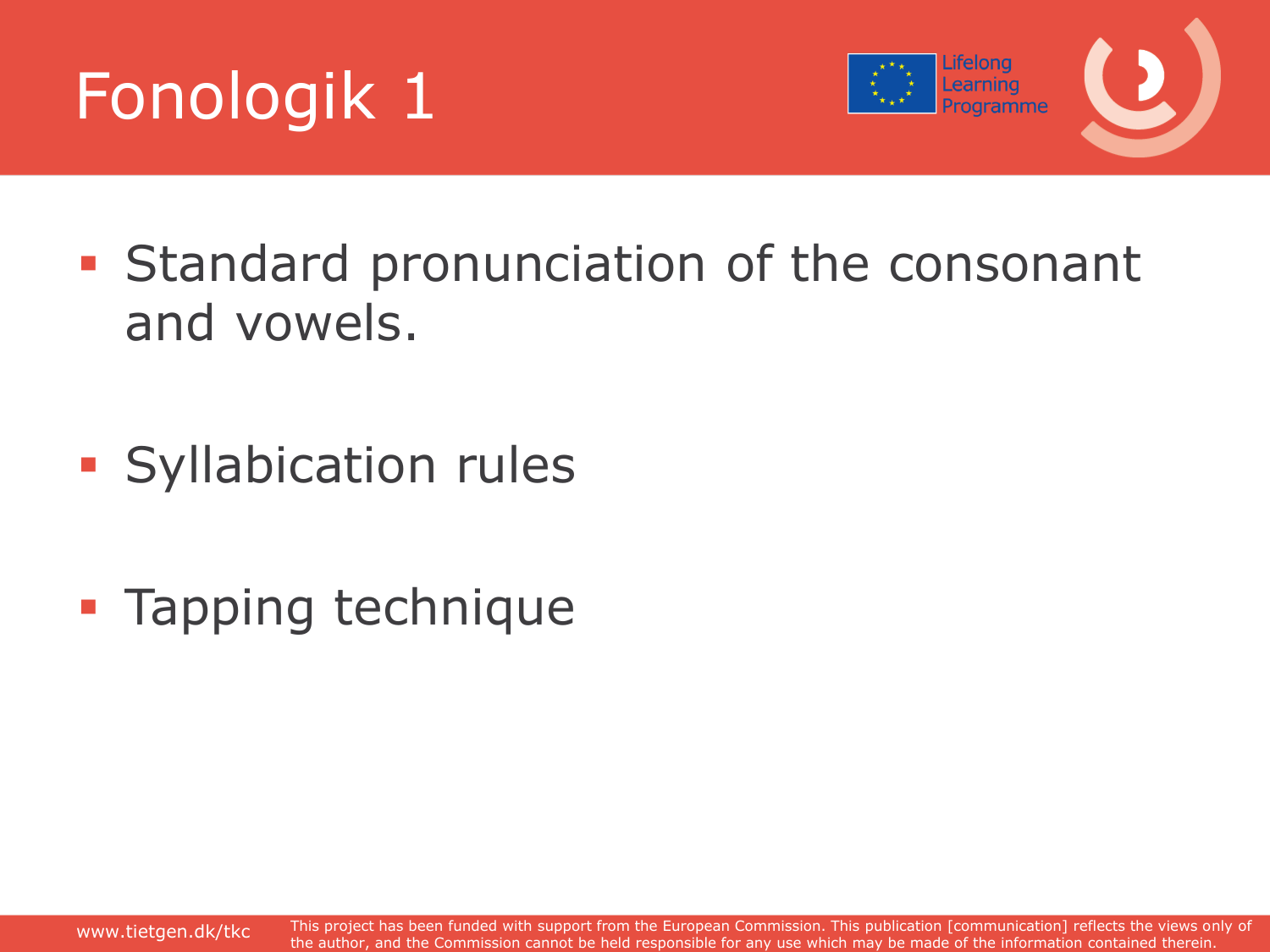### Focus on vowels





www.tietgen.dk/tkc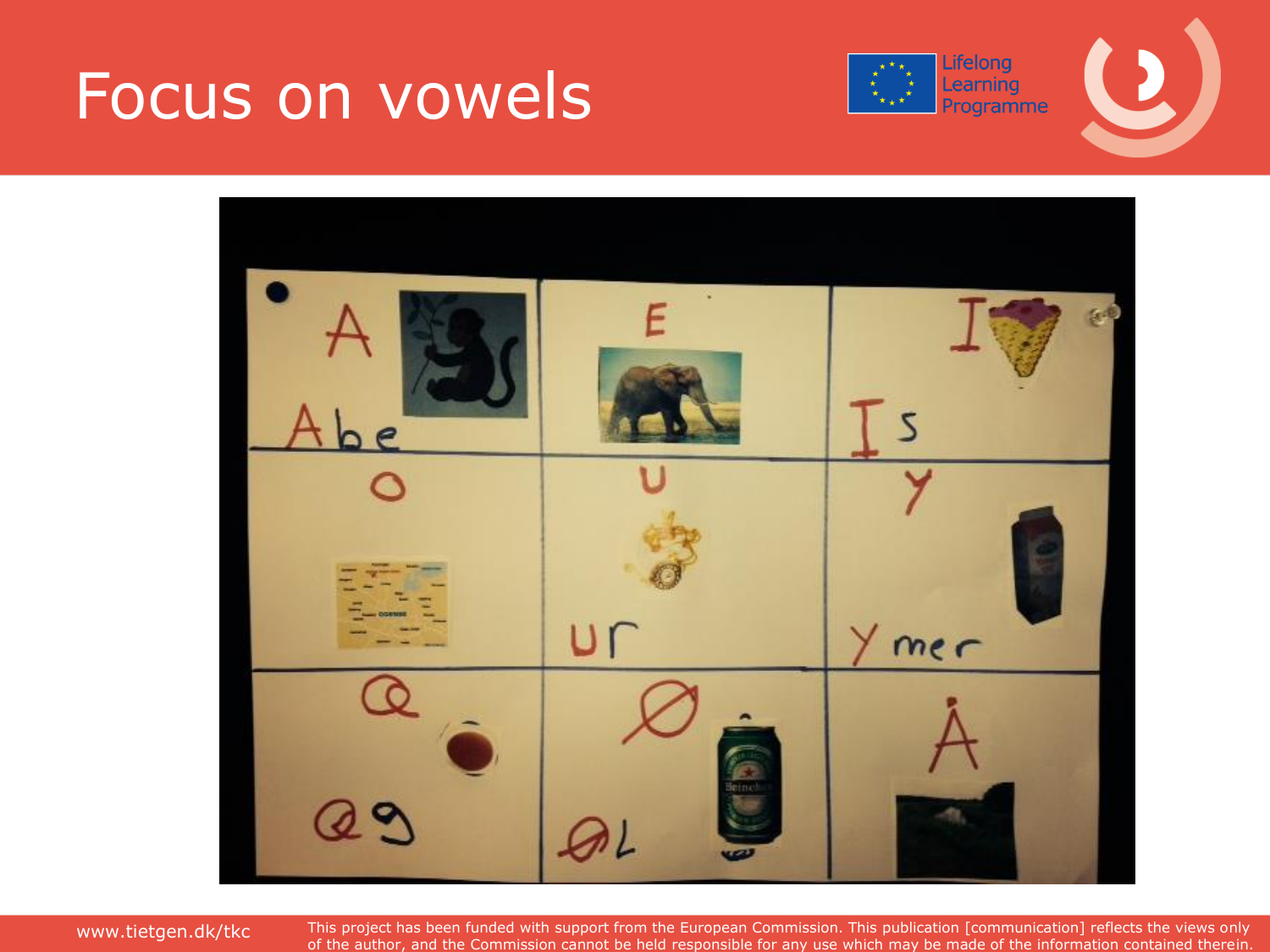|                | Konsonanternes lyde |
|----------------|---------------------|
| <b>B</b> : bus | $N: \mathbf{nu}$    |
| C: cykel       | P: pose             |
| D: du          | Q: quiz             |
| F: fil         | R:ro                |
| G: gave        | S:si                |
| H: have        | T: tå               |
| $J:$ jul       | V: vi               |
| K: ko          | W: syv              |
| L: læse        | $X:$ fax            |
| M: mus         | Z: zebra            |

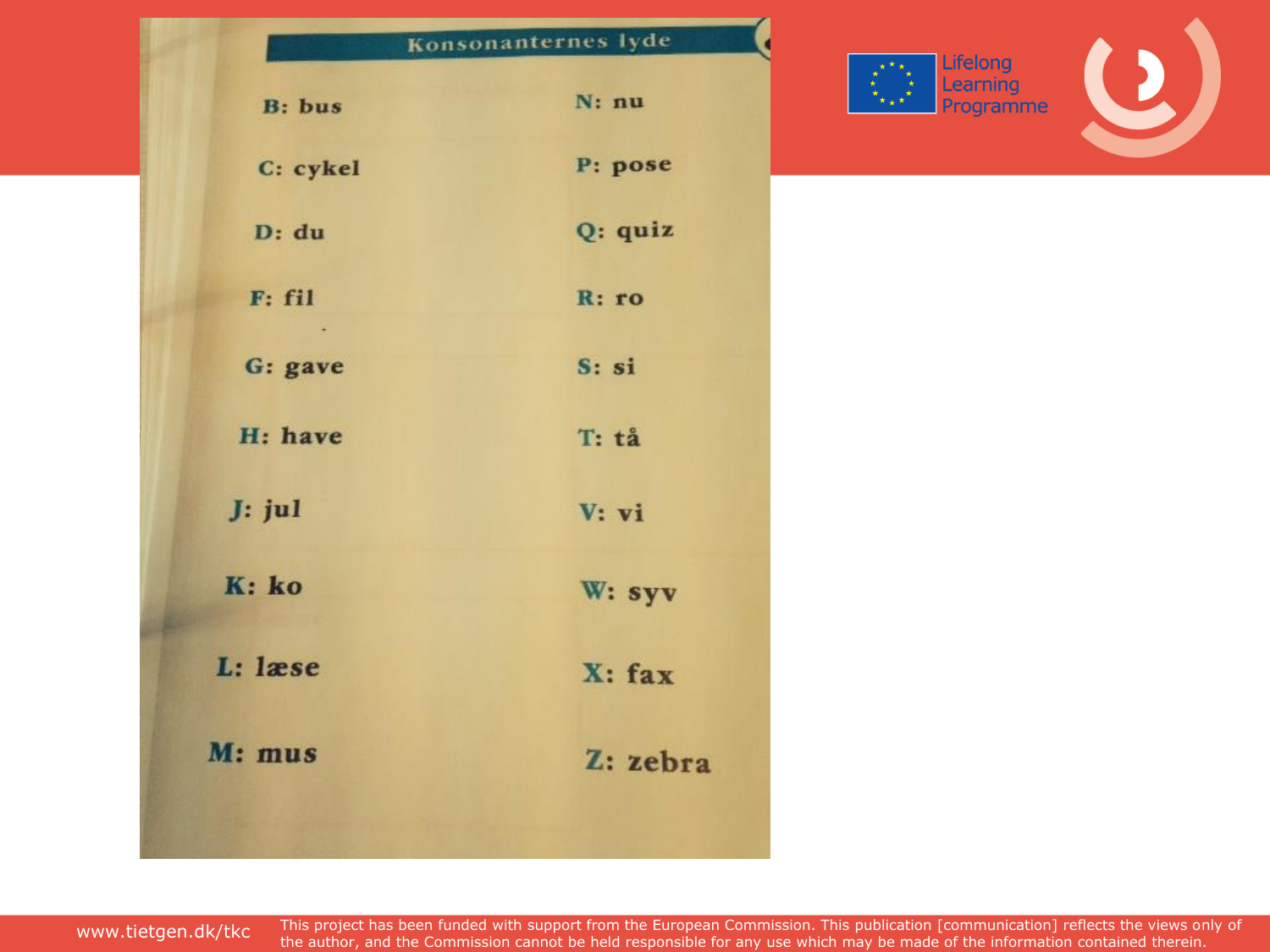### Syllabication rules





www.tietgen.dk/tkc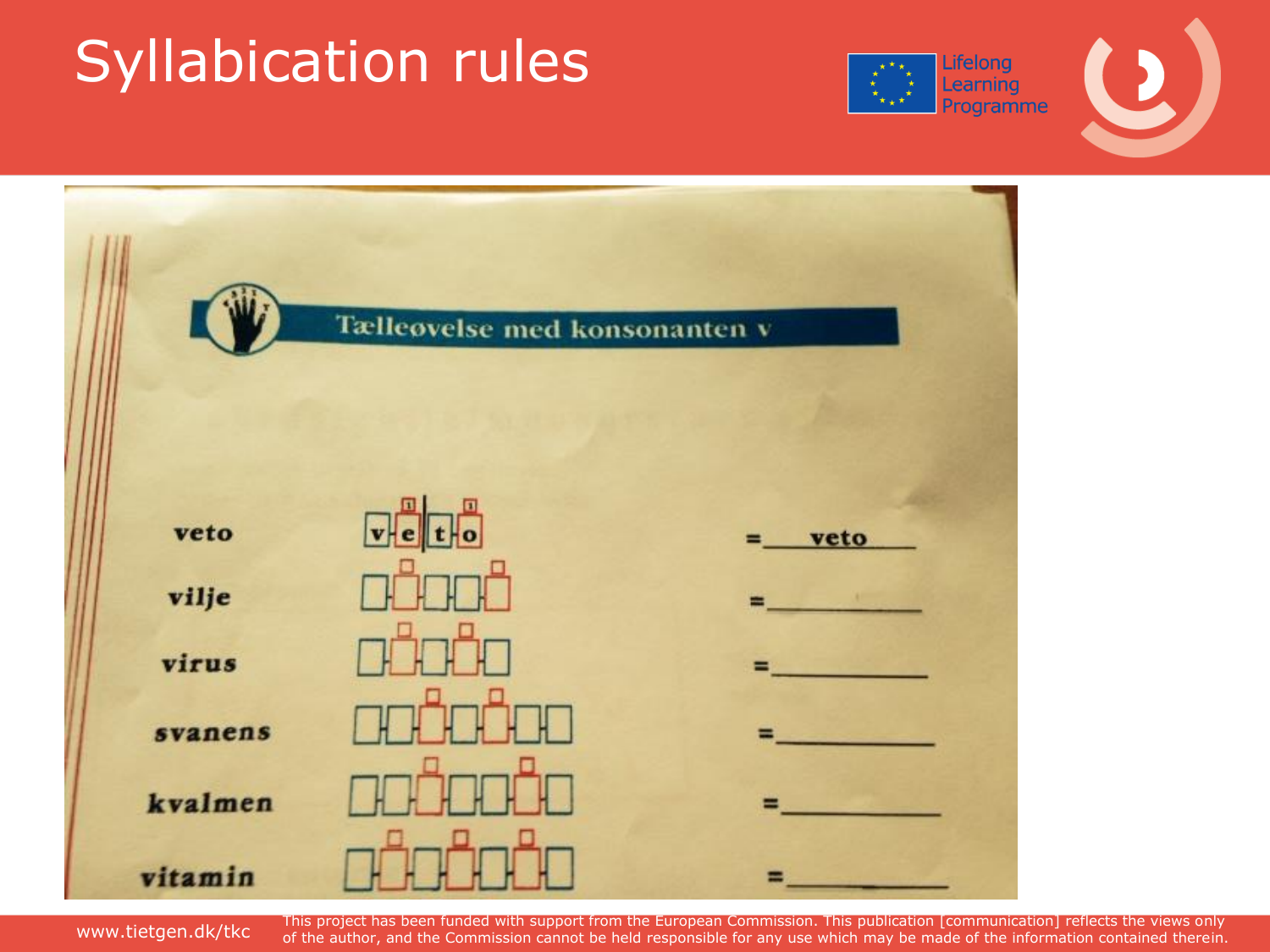

### Tapping



www.tietgen.dk/tkc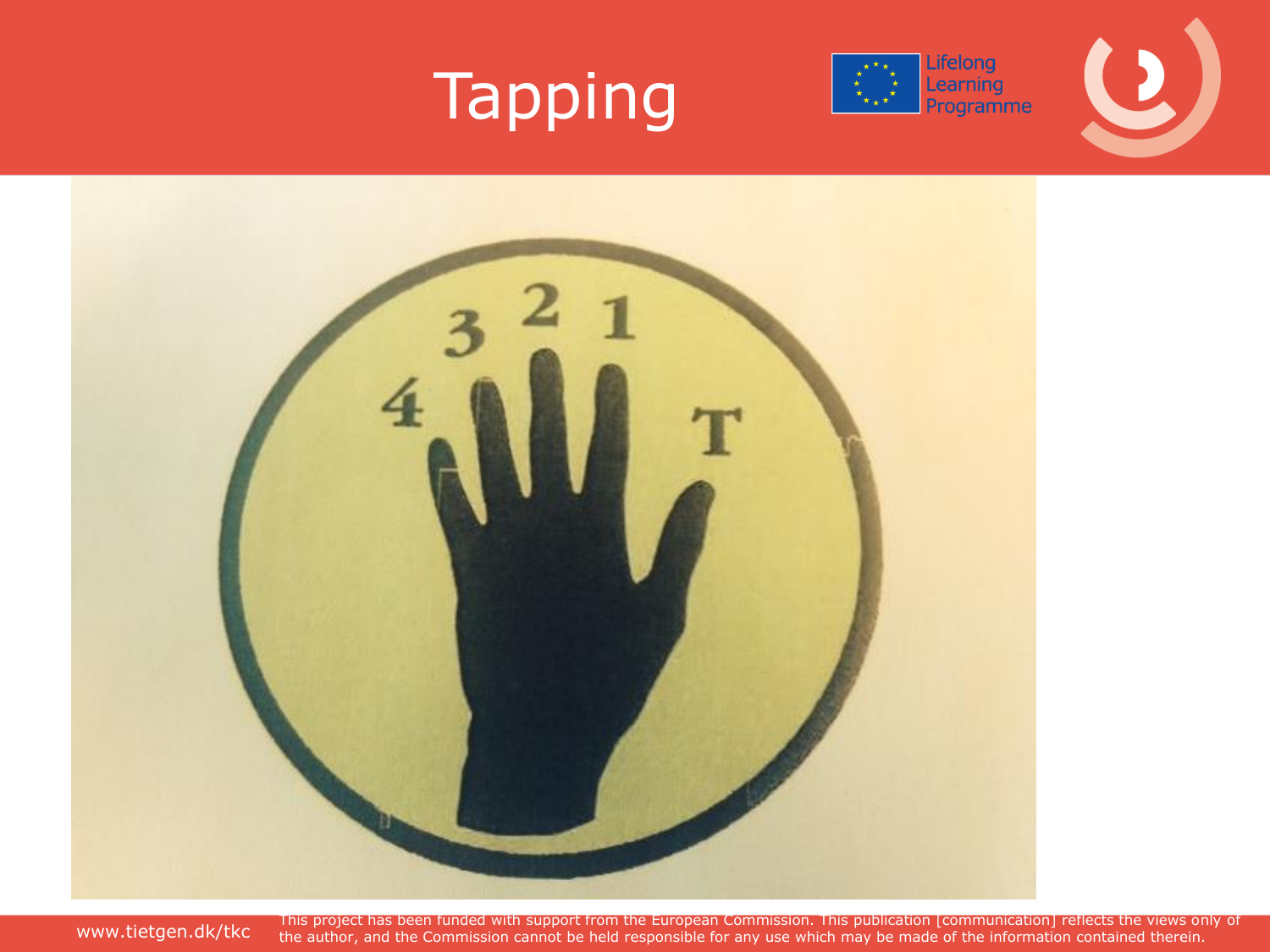



### **See how tapping can improve the reading.**

# Veto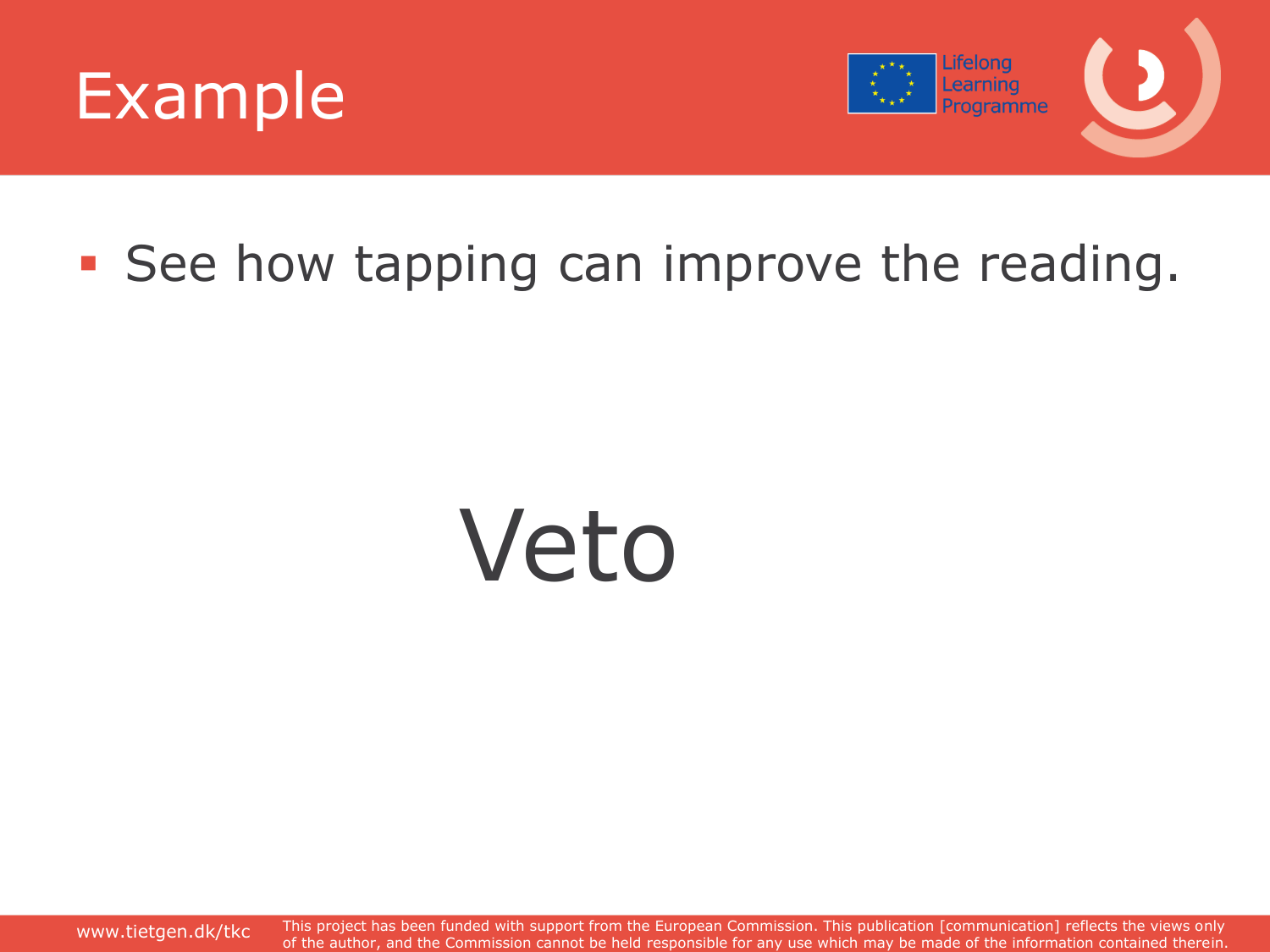# Try yourself





www.tietgen.dk/tkc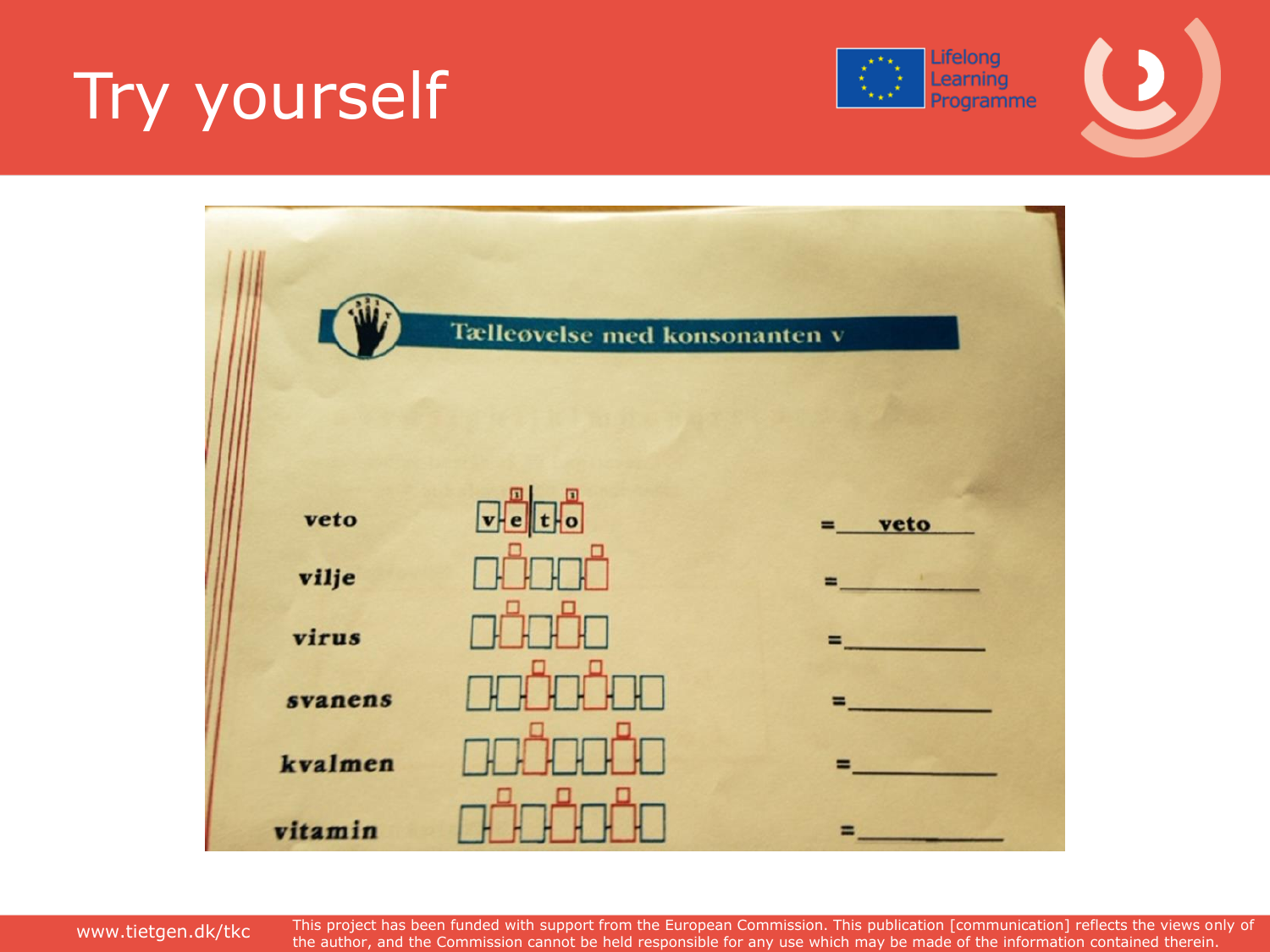### Increasing students vocabulary

- **Poor vocabulary**
- **Poor reading comprehension**

Where to start?

- **Morphology?**
- **Semantics?**
- **Syntax?**

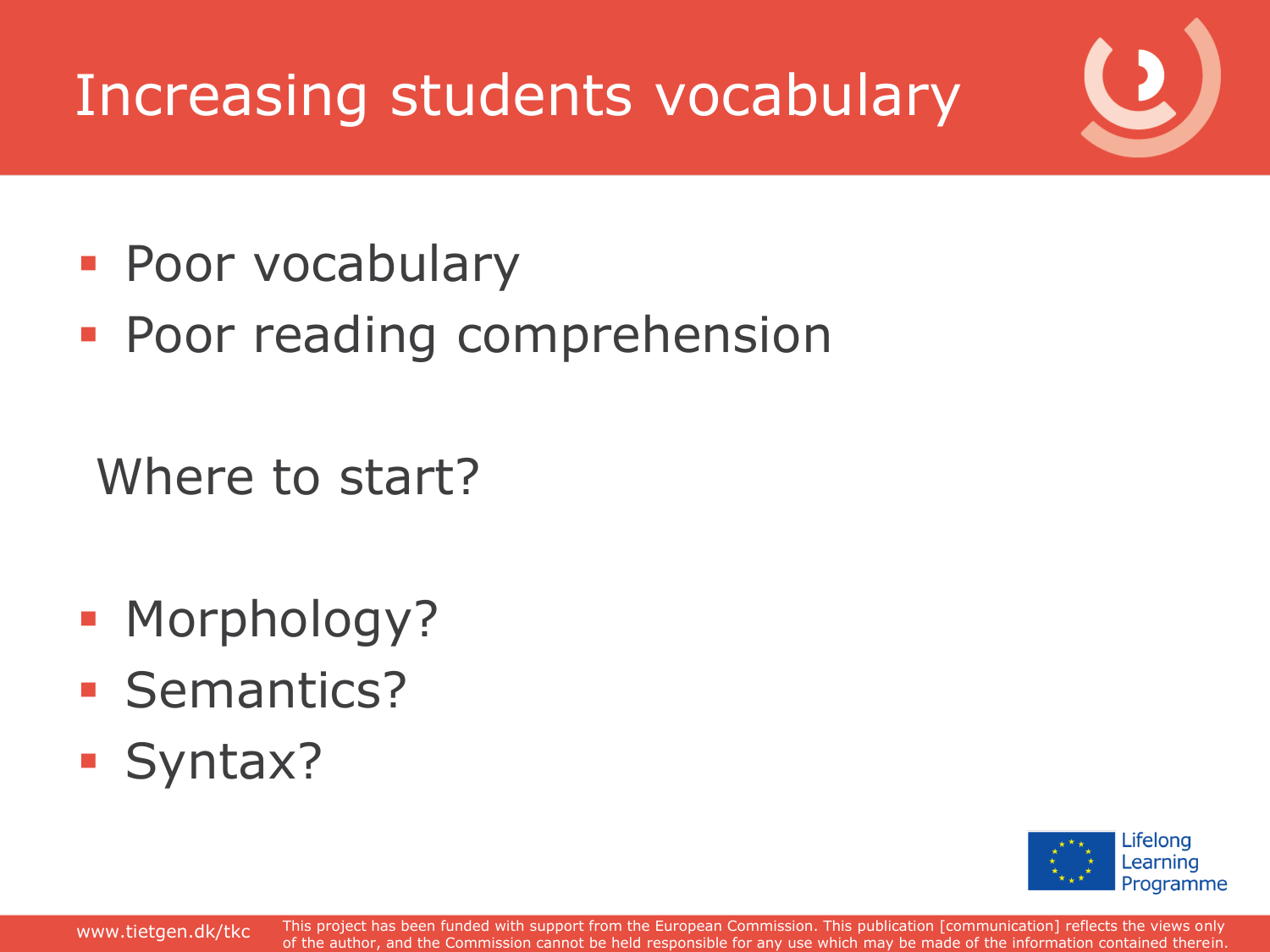### Word cards "The unsaid"



www.tietgen.dk/tkc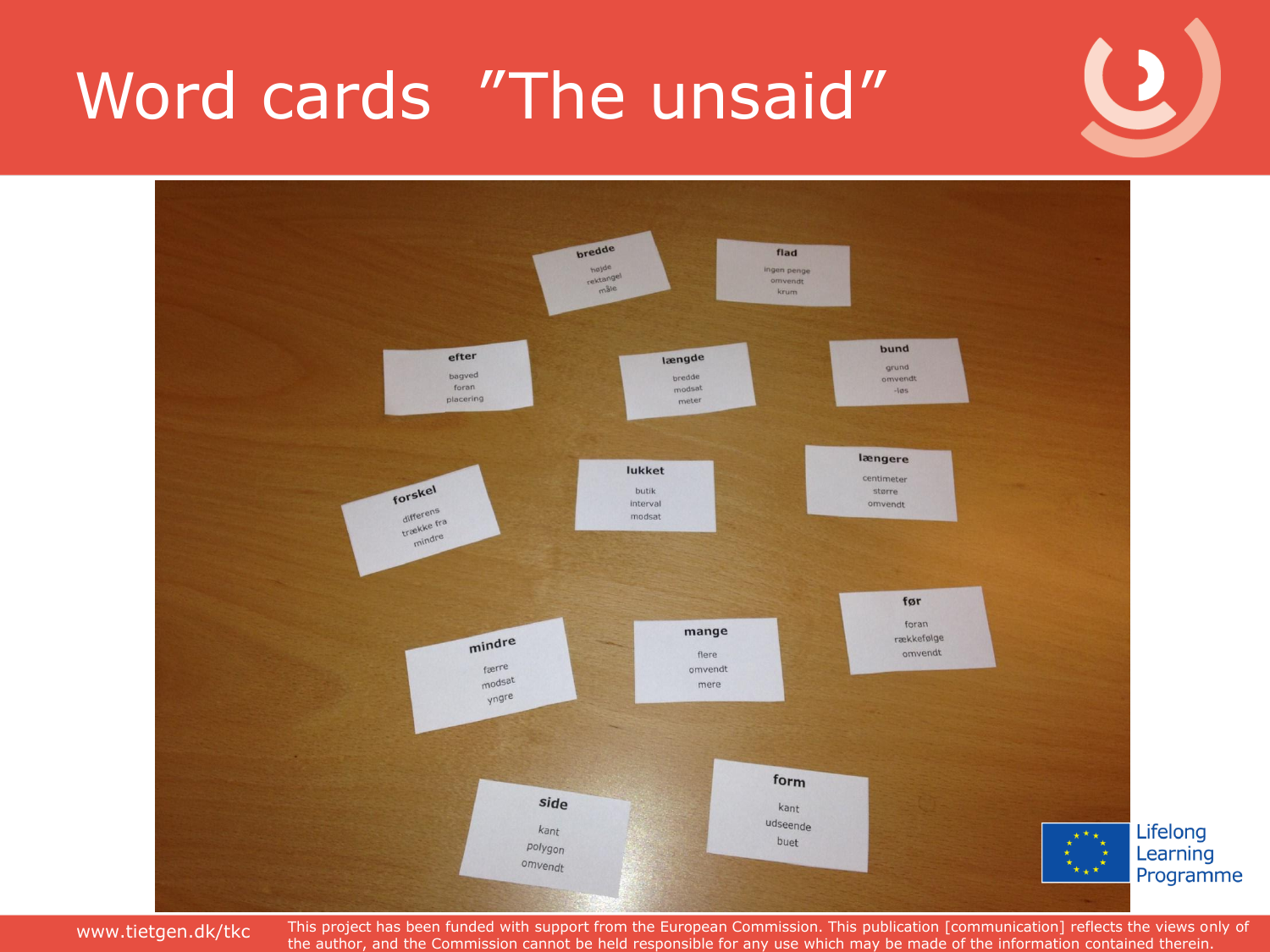## The unsaid (translated)



| <b>Forstætte / Continue</b> | <b>Ens / Identical</b>    | <b>Gentage / Repeat</b> |
|-----------------------------|---------------------------|-------------------------|
| Stoppe / Stop               | Forskellig / Different    | Det samme/The same      |
| Modsat / Opposite           | Modsat / Opposite         | Igen / Again            |
| Gentage / Repeat            | Tvilling / Twin           | Mønster / Pattern       |
| Få / Few                    | <b>Forøge / Increase</b>  | <b>Præcis / Precise</b> |
| Mange / Many                | Formindske / Reduce       | Nøjagtig / Accurate     |
| <b>Omvendt / Opposite</b>   | Større / Larger           | Cirka / Approximately   |
| Antal / Number              | <b>Omvendt / Opposite</b> | Modsat / Opposite       |

www.tietgen.dk/tkc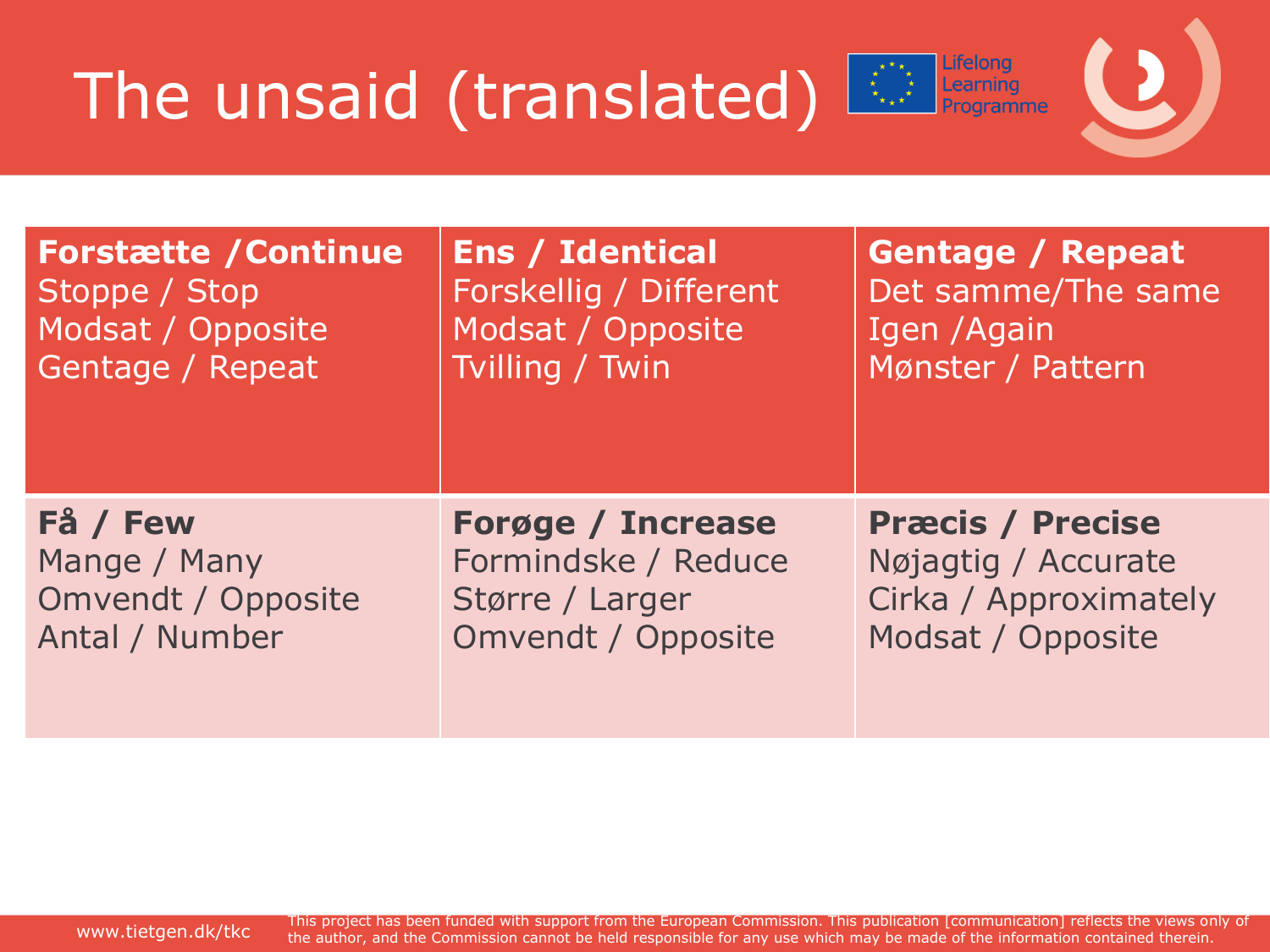### References



- Elbro, C. (1992). I: artiklen: Ordblindhed i Den Store Danske Encyklopædi. Gyldendal.
- Elbro, C. (2008). Læsevanskeligheder. Gyldendal.
- Gimbel, Jørgen (1998): s. 95-112 "Tosprogede elevers ordforråd." In: Møller Janus et al. (ed.). "Tosproget udvikling." Københavnerstudier i Tosprogethed K4. København: Danmarks Lærerhøjskole.
- Høien, T. og Lundberg, I. (2009). Dysleksi. Fra teori til praksis. Gyldendal Akademisk.
- Holmberg, M. (2008). Holmberg English Learning Programme, lærervejledning. Oversat af Lise Marie Nyrop. Special-pædagogisk Forlag.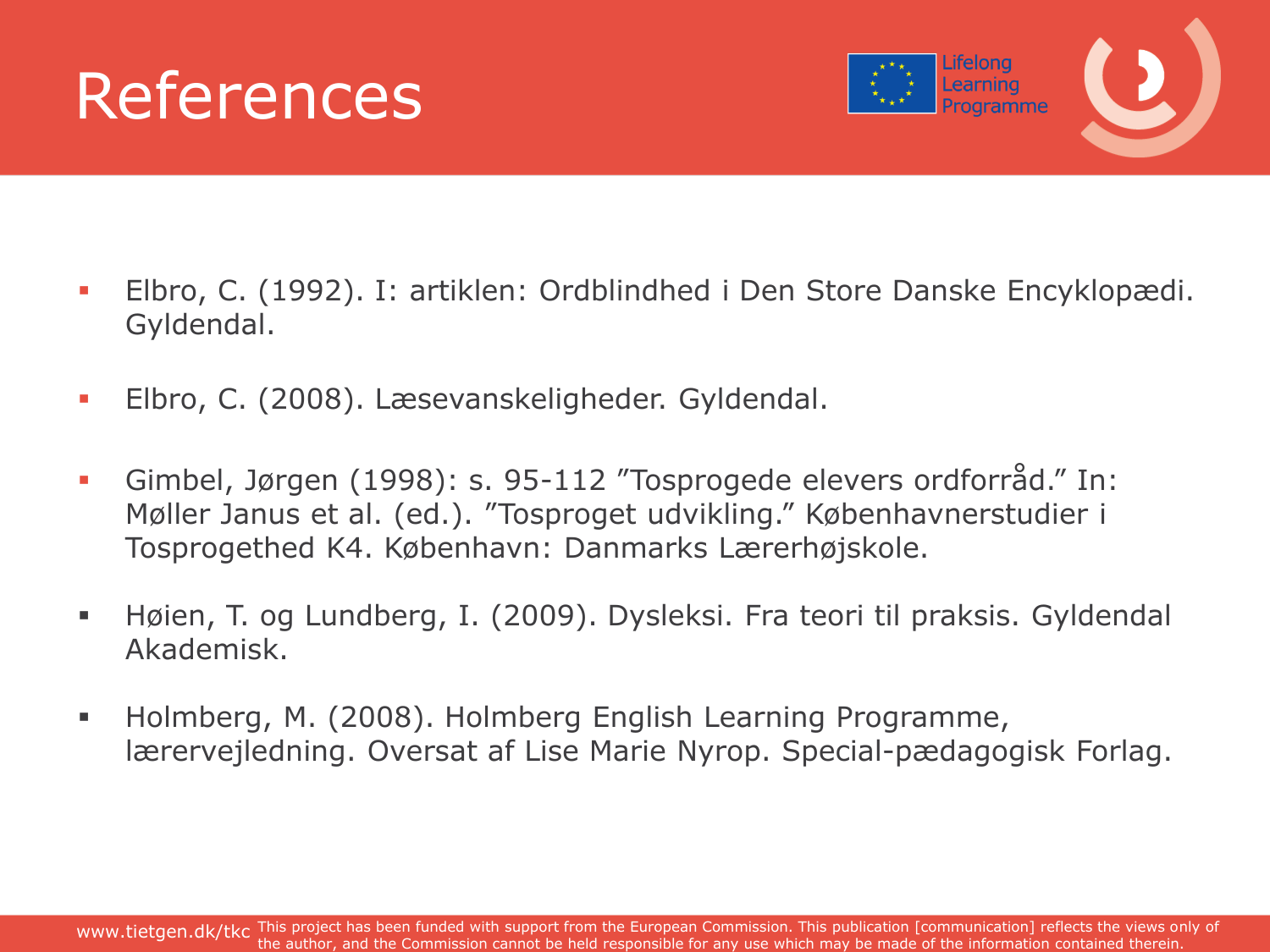

- Laursen, Pia Helle (2008): "Sproget med i alle fag– andetsprog og didaktik i folkeskolen." Undervisningsministeriet temahæfteserie nr. 3 173,44
- Lundberg, I. (2011). Læsningens psykologi og pædagogik. Oversat af Lone Østerlind. Dansk Psykologisk Forlag.
- National Reading Panel (2000). Teaching children to read. Rapport fra: http://www.nichd.nih.gov/publications/pubs/nrp/Documents/report.pdf
- **Schaywitz, S. (2003). Overcoming Dyslexia. Alfred A. Knox.**
- The International Dyslexia Association(2009). Multisensory structured language teaching. Artikel fra: http://www.interdys.org/ewebeditpro5/upload/MSLTeaching.pdf
- Undervisningsministeriet (2010). Pædagogisk vejledning til ordblindeundervisning for voksne. Red. af B. Dilling Jandorf og J. Kock Clausen. Dansk Videnscenter for Ordblindhed.
- <http://www.fonologik.alfabetaforlag.dk/index.html>
- <http://pindogbjerre.dk/index.php/download>

www.tietgen.dk/tkc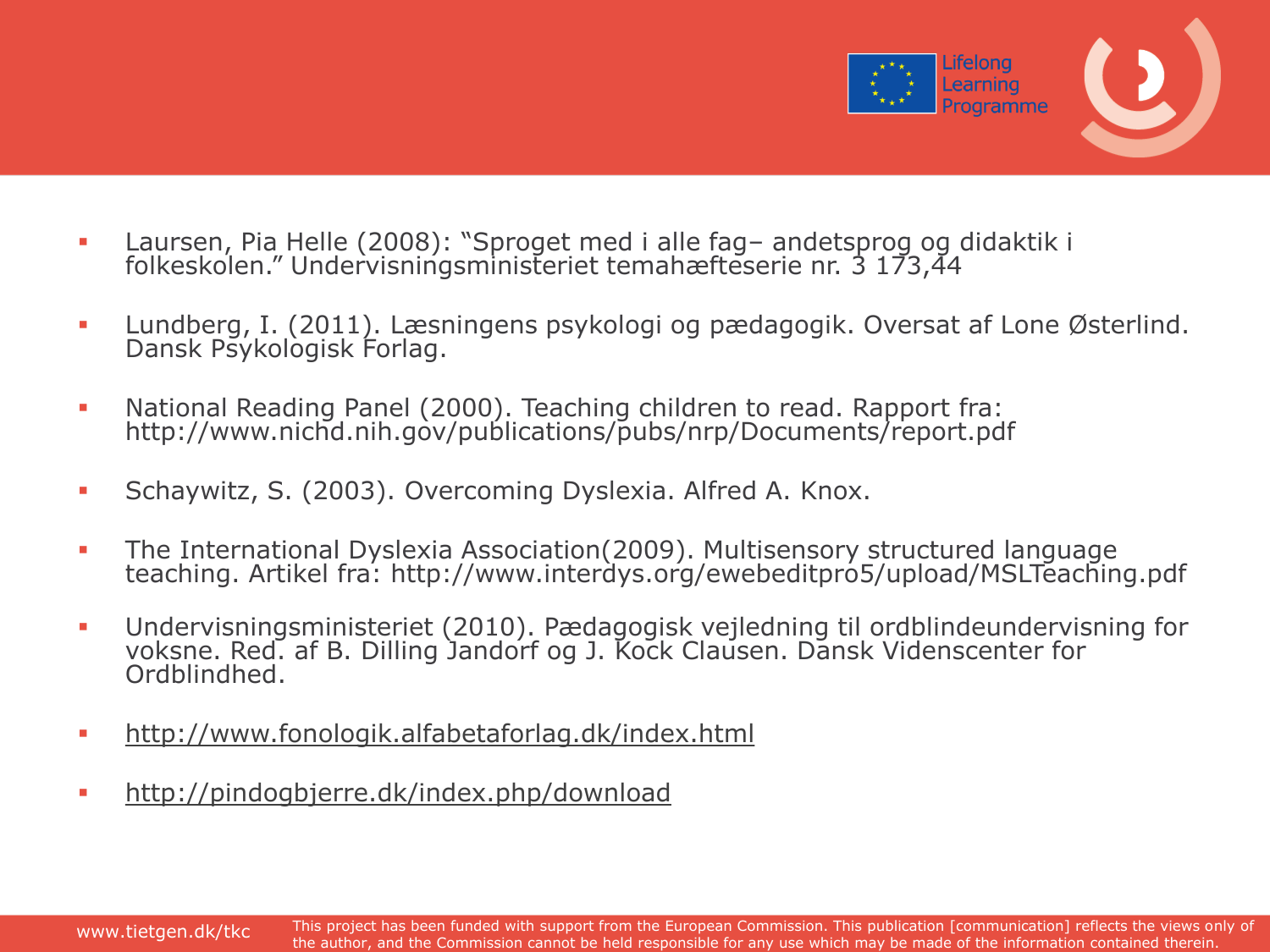### NEXT STEP - FOR FREMTIDEN



Best practice:

### • Teaching elements and methods for dyslexics in a bilingual context.